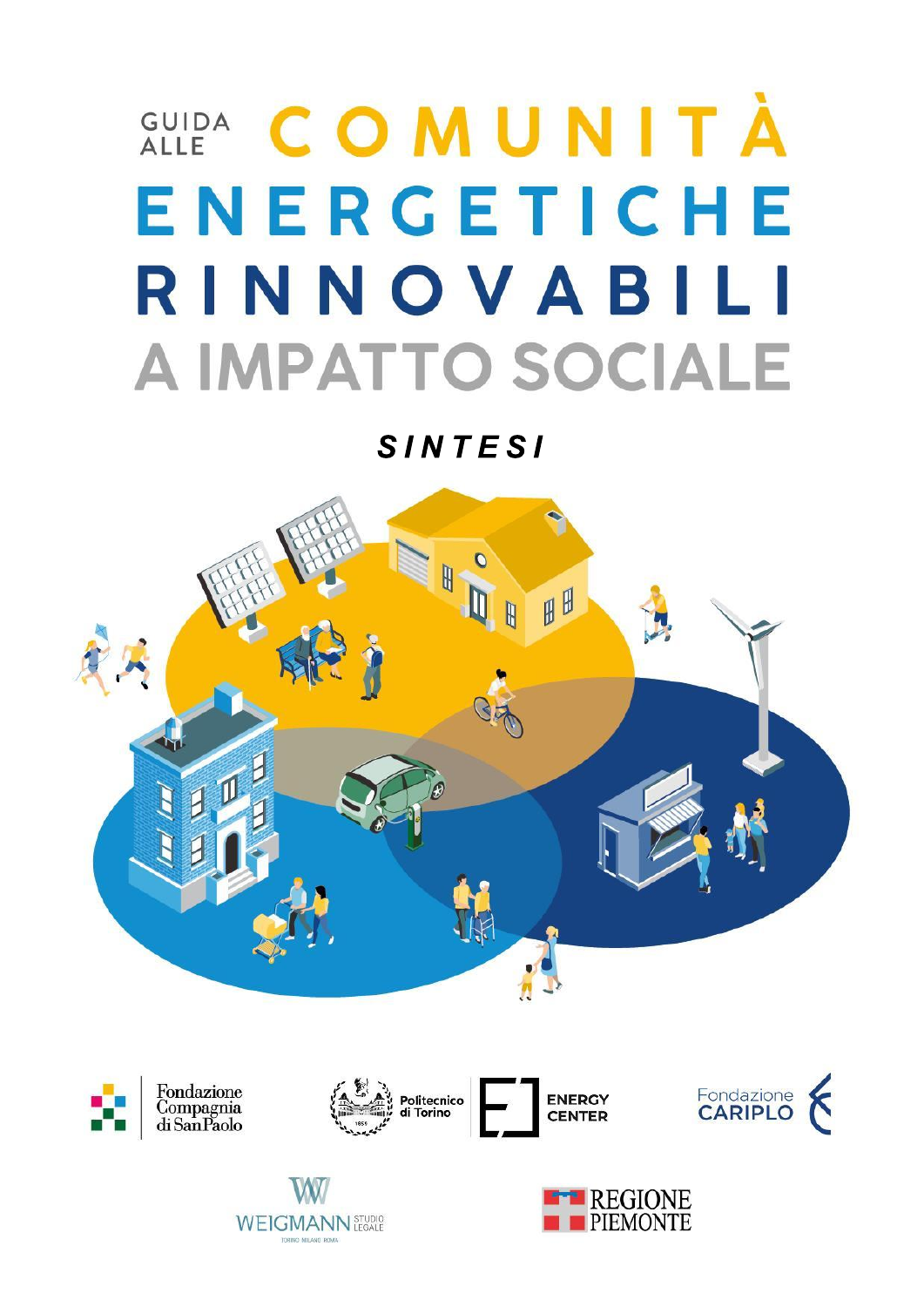### COS'È UNA COMUNITÀ **ENERGETICA**

Una comunità energetica è un'aggregazione di utenti finali di energia elettrica, con lo scopo di generare benefici economici, ambientali e sociali ai membri aderenti, e al territorio interessato.

La legislazione italiana recepisce la direttiva sulla promozione dell'uso dell'energia da fonti rinnovabili (Direttiva RED II) e sancisce che possono essere membri della CER:

- Cittadini / famiglie (ossia utenti finali domestici intestatari di un punto di prelievo, o POD);
- × PMI:
- Î. Enti territoriali e autorità locali:
- $\mathbf{u}$ \*Enti di ricerca e formazione;
- \*Enti religiosi:  $\mathbf{m}$
- \*Enti del terzo settore e di protezione ambientale.

\* in sequito al recepimento del DL 8 novembre 2021 n.199 i cui decreti attuativi sono previsti nell'estate del 2022.

Le imprese possono anche essere coinvolte come produttori esterni alla CER e/o fornitori di servizi per la CER, ma la loro partecipazione alla comunità di energia rinnovabile non può costituire l'attività commerciale e industriale principale.

### **CARATTERISTICHE**

- Imembri della CER devono possedere, o avere la disponibilità, di uno o più impianti di generazione di energia elettrica da fonti energetiche rinnovabili (FER);
- L'autoproduzione di energia elettrica serve a coprire parte o tutti i consumi dei membri;
- Tale quota di energia autoprodotta e autoconsumata (definita "energia condivisa") è quella che dà m. diritto agli incentivi previsti dalla normativa, erogati dal GSE.

In senso lato una comunità di energia potrebbe essere intesa come una qualunque iniziativa, o progetto, che vede la partecipazione dei cittadini con un ruolo attivo (finanziario, o anche solo decisionale) all'intervento da realizzare sul loro territorio di residenza. Una tale definizione 'allargata' permetterebbe di considerare progetti di comunità l'installazione di impianti a fonte rinnovabile – ma anche interventi di efficienza energetica - la cui proprietà è ripartita in quote diverse tra cittadini e imprese private.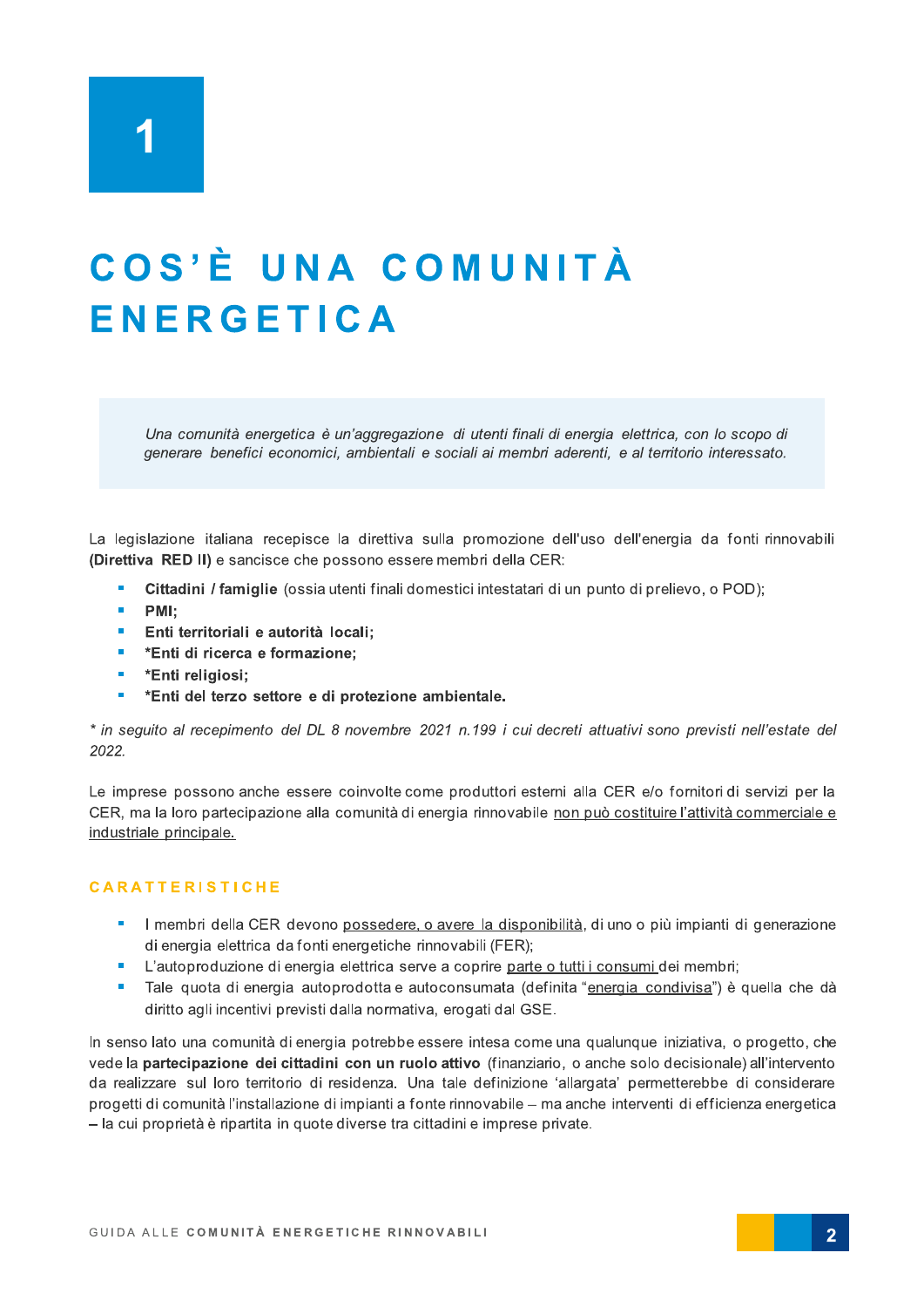### EVOLUZIONE NORMATIVA

La comunità energetica nel sistema energetico e legislativo italiano deriva dal recepimento della direttiva europea RED2 (2018/2001/UE), avvenuto con D.Igs. dell'8 novembre 2021, n. 199 Attuazione della direttiva (UE) 2018/2001 del Parlamento europeo e del Consiglio, dell'11 dicembre 2018, sulla promozione dell'uso dell'energia da fonti rinnovabili.

In Italia, la prima fase di recepimento della Direttiva RED II è avvenuta in modo transitorio attraverso l'art. 42-bis del D.L. n. 162/2019, che aveva lo scopo di avviare una fase di sperimentazione sul tema di autoconsumo collettivo di energia rinnovabili e comunità energetiche rinnovabili. In questa prima fase, la dimensione CER è limitata agli utenti che sottendono alla stessa cabina di trasformazione MT/BT (Media Tensione/Bassa Tensione) e l'impianto di singola generazione non può superare i 200 kW.

A novembre 2021 è stato emanato un nuovo Decreto (D.Igs. 8 novembre 2021, n. 199) che porta al definitivo recepimento della Direttiva RED 2, introducendo alcune novità:

- Aumento potenza massima del singolo impianto incentivato da 200 kW a 1 MW;
- Aumento estensione territoriale massima da cabina secondaria a cabina primaria; i.
- à. Accesso agli incentivi fiscali al Terzo Settore;
- Î. Possibilità di includere impianti antecedenti al 1º marzo 2020 nella misura del 30% della potenza complessiva installata dalla comunità.

|                                             | RECEPIMENTO TRANSITORIO<br>(Art. 42bis del D.L. 162/2019)                             | RECEPIMENTO DEFINITIVO<br>(D.L. 199/2021)                                                                                                                                               |  |
|---------------------------------------------|---------------------------------------------------------------------------------------|-----------------------------------------------------------------------------------------------------------------------------------------------------------------------------------------|--|
| Taglia massima<br>singolo impianto          | 200 kW                                                                                | 1000 kW                                                                                                                                                                                 |  |
| <b>Estensione</b><br>territoriale           | utenti di bassa tensione (BT)<br>afferenti alla stessa cabina (cabina<br>secondaria)  | utenti di media tensione (MT) afferenti alla<br>stessa cabina (cabina primaria)                                                                                                         |  |
| Membri che<br>possono aderire               | privati, enti territoriali e autorità<br>locali compresi comuni, PMI                  | privati, enti territoriali e autorità locali<br>compresi comuni, Università, PMI, enti di<br>ricerca e formazione, enti religiosi, enti del<br>terzo settore e di protezione ambientale |  |
| Anno di<br>realizzazione<br>impianti da FER | possono accedere solo i nuovi<br>impianti (entrati in esercizio dal 1°<br>marzo 2020) | possibilità di includere impianti antecedenti<br>alla data di entrata in vigore del decreto<br>legislativo 199/2021                                                                     |  |

Tabella 1: L'allargamento del perimetro d''azione delle CER con il recepimento definitivo della Direttiva RED 2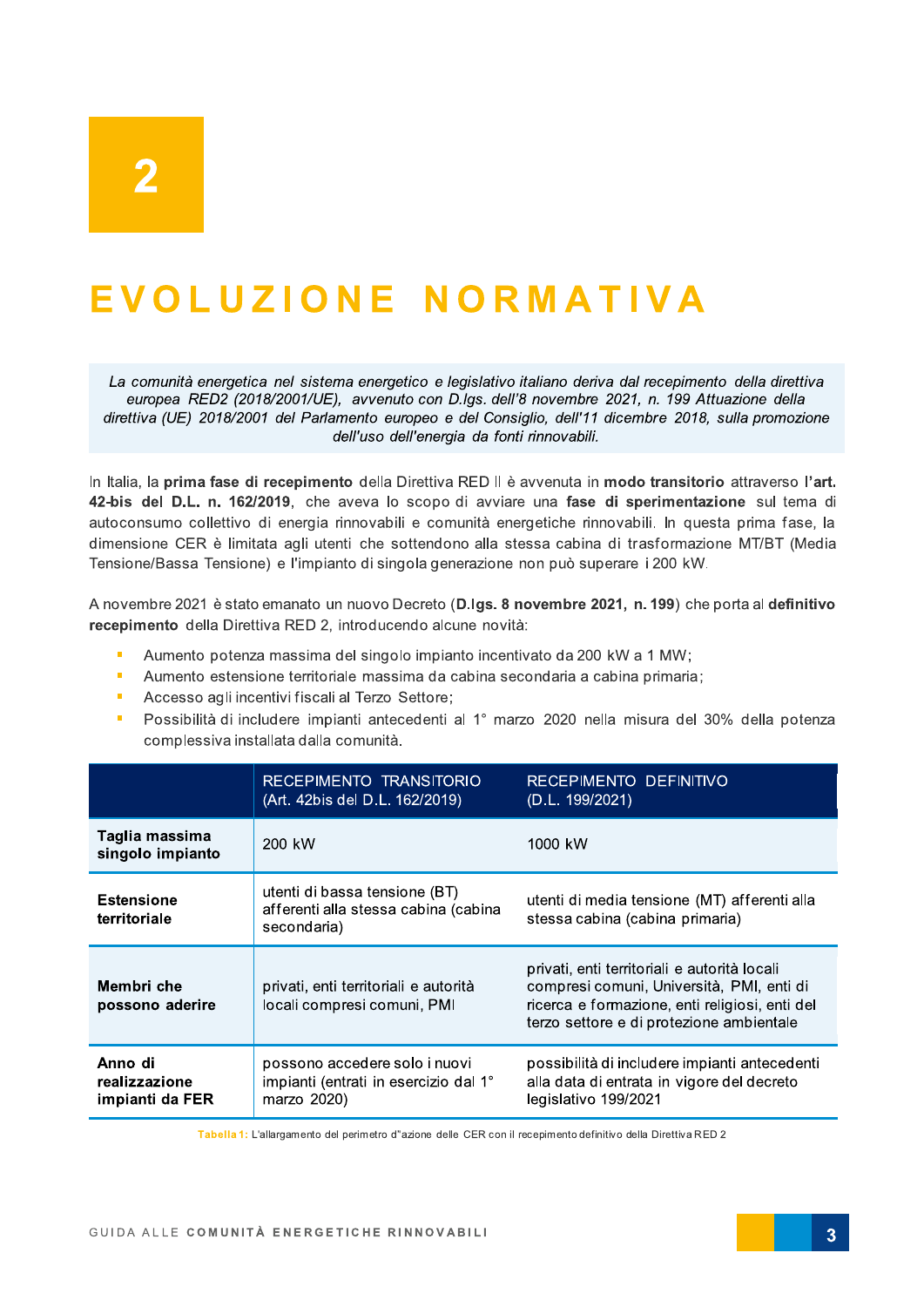

Figura 1: Iter del quadro normativo e regolatorio che recepiscono in Italia le Comunità d'Energia Rinnovabile

#### **COSA CAMBIA PER L'UTENTE**

Lato utente, la nuova legislazione esplicita come la CER possa avere come scopo non soltanto l'autoproduzione e condivisione dell'energia prodotta dai propri impianti FER, ma possa anche erogare altri servizi, tra cui:

- $\blacksquare$ efficienza energetica;
- Î. servizi di ricarica di veicoli elettrici;
- servizi di vendita al dettaglio dell'energia elettrica; Ì.
- Î, servizi ancillari di rete e di flessibilità (della domanda e della produzione).

| Conseguenze DECRETO LEGISLATIVO 8 novembre 2021 n 199 |                                                                                                                                                                                                                                                                                                                                                                                                                                                               |                                                                                                                                                                                                                                                                                                                                                                                                                   |  |  |  |
|-------------------------------------------------------|---------------------------------------------------------------------------------------------------------------------------------------------------------------------------------------------------------------------------------------------------------------------------------------------------------------------------------------------------------------------------------------------------------------------------------------------------------------|-------------------------------------------------------------------------------------------------------------------------------------------------------------------------------------------------------------------------------------------------------------------------------------------------------------------------------------------------------------------------------------------------------------------|--|--|--|
|                                                       | Lato giuridico                                                                                                                                                                                                                                                                                                                                                                                                                                                | Lato utenti                                                                                                                                                                                                                                                                                                                                                                                                       |  |  |  |
| w<br><b>In</b><br>m.                                  | Aumento potenza massima del singolo<br>impianto incentivato: da 200 kW a 1MW;<br>Aumento estensione territoriale massima: da<br>cabina secondaria a cabina primaria;<br>Possibilità di accesso agli incentivi a Enti del<br>Terzo Settore, di ricerca e formazione, religiosi<br>e di protezione ambientale;<br>Possibilità di includere impianti antecedenti<br>al 1º marzo 2020 nella misura del 30% della<br>potenza complessiva installata dalla comunità | Con la nuova legislazione la CER può avere come<br>scopo, oltre all'autoproduzione e condivisione<br>dell'energia prodotta dagli impianti FER, anche<br>l'erogazione di altri servizi:<br>Efficienza energetica<br>Servizi di ricarica veicoli elettrici<br>п<br>Servizi di vendita al dettaglio di energia<br>п<br>elettrica<br>Servizi ancillari di rete e di flessibilità (della<br>domanda e della produzione |  |  |  |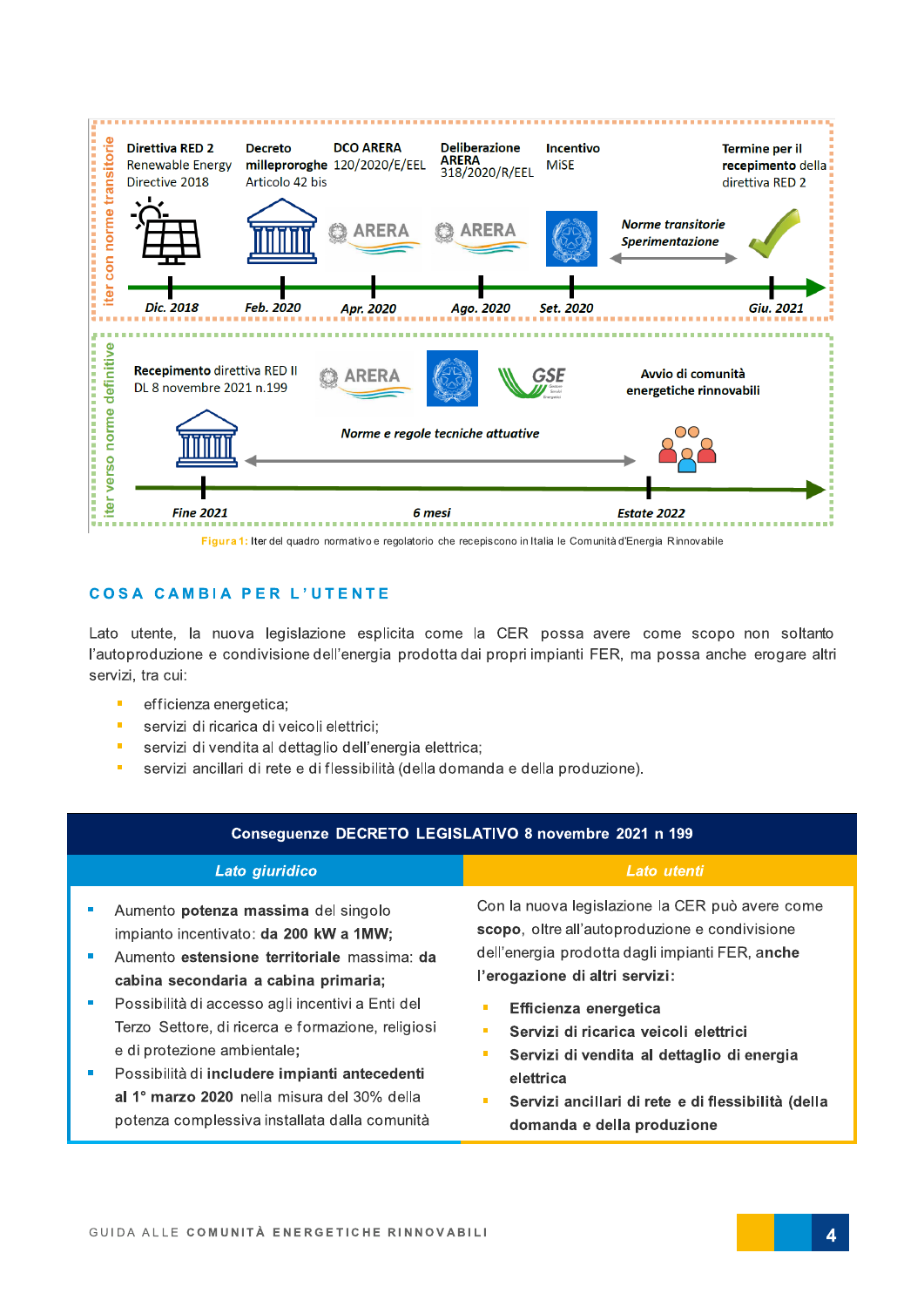### COSTITUIRE UNA COMUNITA' **ENERGETICA**

Costituire una CER comporta vantaggi economici, ambientali e sociali.

| <b>AMBIENTALI</b>                                                                  | <b>SOCIALI</b>                             | <b>ECONOMICI</b>                                   |
|------------------------------------------------------------------------------------|--------------------------------------------|----------------------------------------------------|
| • Riduzione emissioni di CO2                                                       | • Coinvolgimento del cittadino nella       | Nuovi posti di lavoro nella                        |
| del settore produzione di                                                          | filiera produzione e uso finale            | filiera dell'installazione e                       |
| energia elettrica;                                                                 | dell'energia (da consumatore               | manutenzione degli impianti                        |
| ■ Diffusione delle quote di                                                        | passivo a prosumer attivo);                | FER:                                               |
| energia da Fonti di Energia<br>Rinnovabile nei consumi<br>finali lordi di energia; | <b>CER</b><br>può<br>■ La<br>essere<br>uno | Benefici attesi legati<br>all'incentivo esplicito; |
| • Contributo alla transizione                                                      | strumento di mitigazione della             | Risparmio diretto dei costi                        |
| ecologica del Paese.                                                               | povertà energetica.                        | in bolletta per i membri.                          |

L'energia condivisa nell'ambito di una CER godrà di un incentivo esplicito, un corrispettivo economico espresso in €/MWh, che con le norme transitorie è pari a 110 €/MWh. All'incentivo esplicito vanno sommati gli oneri scontati legati all'autoconsumo, circa 8-9 €/MWh di oneri restituiti (in fase transitoria).

L'energia immessa in rete dagli impianti di produzione della CER può essere venduta sul mercato, optando per il ritiro dedicato.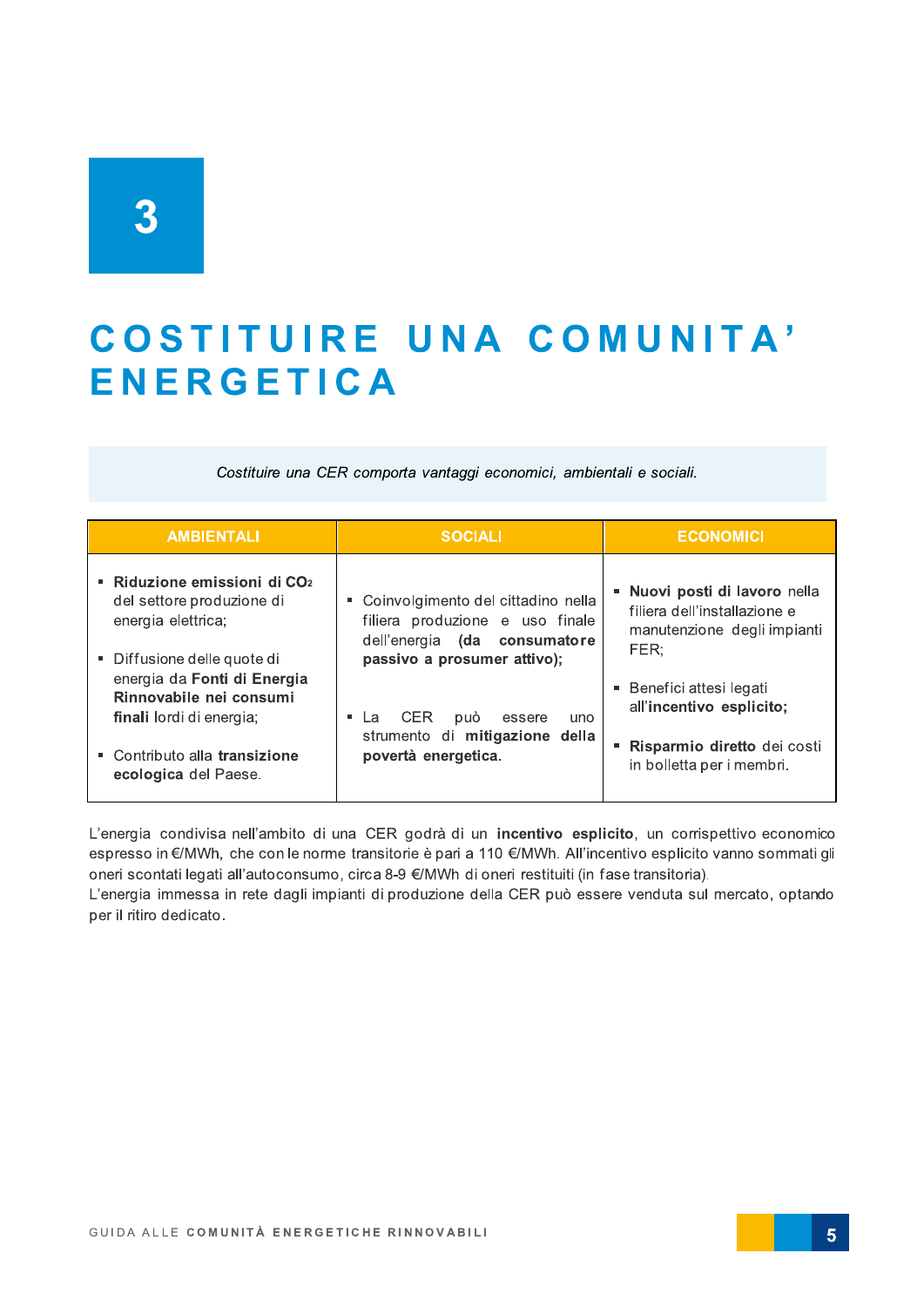#### I SOGGETTI DELLA CER

 $\epsilon$ 

Il coinvolgimento dei soggetti in una CER può avvenire su due livelli:

- singolo cittadino, o utente domestico coinvolto, può partecipare ad una CER sia in qualità di consumatore, che consumatore-produttore (prosumer). Nel primo caso aderisce allo statuto della CER. espone i propri consumi contribuendo alla generazione di proventi e potrà godere di parti di essi.
- a livello comunitario, la CER deve definire il modello organizzativo-giuridico, un piano economico finanziario della CER, regole di riparto dei proventi, eventuali azioni di comunicazione/promozione della CER sul territorio. Ci sono sostanzialmente 4 ruoli:
	- consumatore (membro della CER);
	- consumatore-produttore (membro della CER);
	- produttore esterno (non membro della CER);
	- entità esterna che mette a disposizioni superfici (spazi) a beneficio della CER (non membro della CER).

A titolo di esempio, si riporta il caso di una CER promossa da un Comune.

In questo caso, il Comune si propone come soggetto aggregatore, si fa carico delle procedure amministrative, fa promozione sul territorio, e assegna risorse economiche per la pianificazione, programmazione e realizzazione della CER. Verosimilmente, il Comune assumerà il ruolo di consumatore-produttore (prosumer) all'interno della CER con uno o più impianti installati su superfici di edifici o pertinenze di edifici pubblici comunali.

Per l'aggregazione della domanda, il Comune potrà, ad esempio, attrarre verso la CER cittadini, PMI, o enti del terzo settore che avranno il ruolo di consumatori. Non è tuttavia escluso che alcuno dei membri aggregati sia a sua volta consumatore/produttore.

Inoltre, potranno esserci anche produttori esterni, i quali mettono a disposizione della CER impianti (o, in alcuni casi, anche solo superfici utili per realizzare impianti).

#### LA FORMA GIURIDICA DELLA CER

La forma giuridica della CER deve avere le seguenti caratteristiche:

- soggetto giuridico naturalmente di tipo collettivo;
- non deve avere lo scopo di lucro quale scopo principale;
- lo statuto deve rispettare i seguenti requisiti essenziali:  $\blacksquare$ 
	- obiettivo principale consistente nella fornitura di benefici ambientali, economici o sociali a livello di comunità ai soci o membri o alle aree locali in cui opera la comunità;
	- esclusione di una finalità di lucro prevalente;
	- oggetto sociale corrispondente a quanto prescritto dalle norme;
	- diritto di ingresso per tutti coloro che possiedono i requisiti indicati dalle norme e sono localizzati nel perimetro rilevante;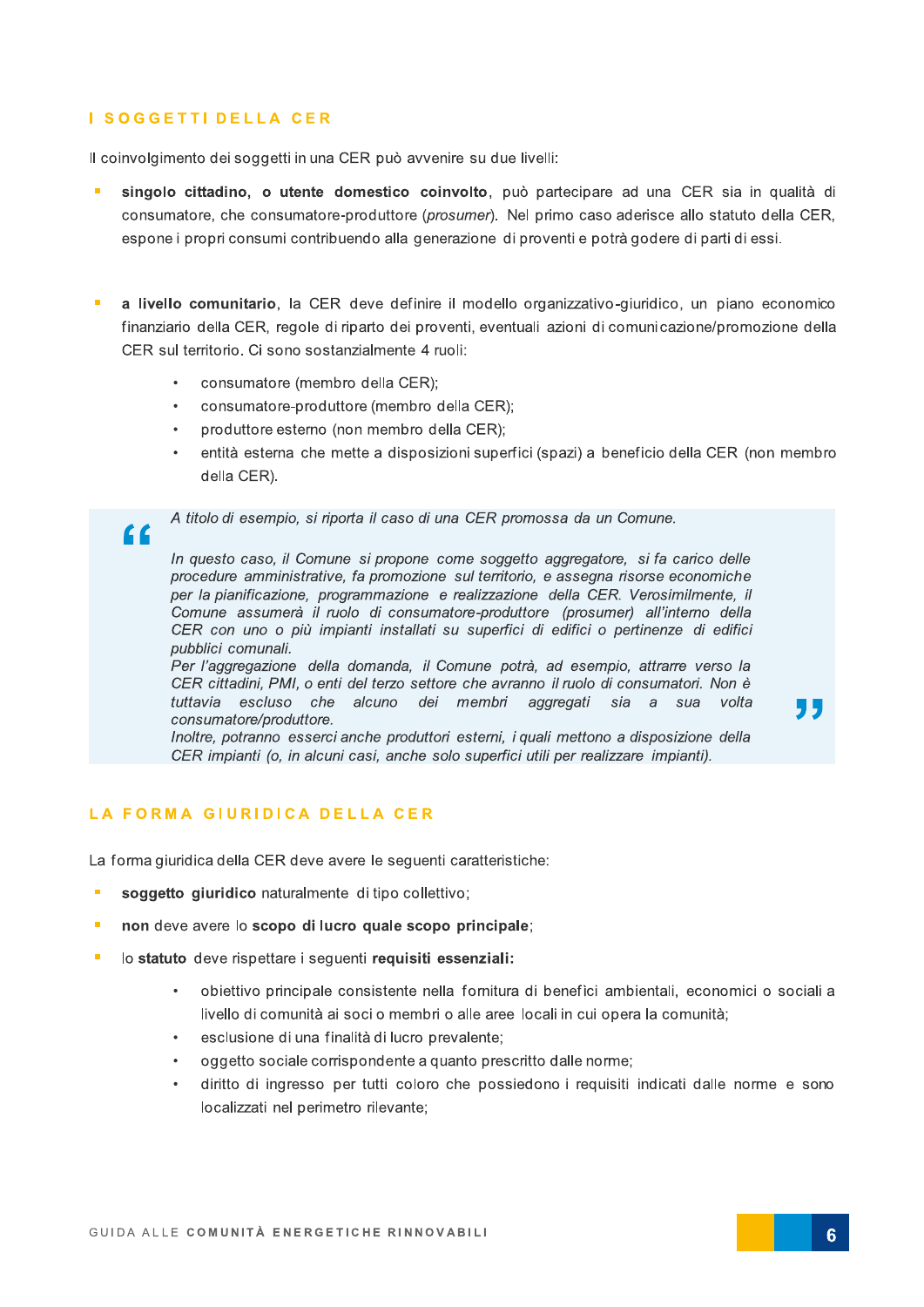- mantenimento dei diritti di cliente finale e diritto di recesso in ogni momento, fatto salvo il pagamento, preconcordato, di oneri per la compartecipazione agli investimenti sostenuti, comunque equi e proporzionati;
- condizioni economiche di ingresso e partecipazione (quote) non eccessivamente gravose.

Le possibili forme giuridiche che rispettano questi requisiti sono:

- Associazioni riconosciute e non riconosciute
- Consorzi e società consortili
- Cooperative ×
- Fondazioni di partecipazione

#### LE FASI PER LA REALIZZAZIONE DI UNA CER

- 1. Pianificazione, in cui è prevista un'analisi preliminare di fattibilità della CER, che comprende un'analisi costi-benefici, un'analisi dell'assetto giuridico, degli attori da coinvolgere e dei ruoli che avranno nella CER.
- 2. Programmazione, in cui occorre individuare le risorse economiche e definire una governance; identificare eventuali barriere amministrative al fine di rimuoverle; individuare la platea e la tipologia di utenti da aggregare.
- 3. Progettazione, in cui è necessaria un'analisi puntuale, su base oraria ove possibile, dei consumi di energia dei membri da aggregare; la definizione degli impianti da FER da installare sul territorio.
- 4. Realizzazione, in cui occorre l'autorizzazione per la posa degli impianti e installazione degli stessi e loro ausiliari e la creazione del soggetto giuridico.

Per la costituzione di una CER occorre inoltre:

- Verificare tramite il distributore di energia locale l'appartenenza dei membri alla stessa cabina primaria;
- Aggregarsi approvando uno Statuto e regole di riparto;
- Avere disponibilità di impianti FER (almeno uno);
- Istruire la pratica sul portale GSE per richiedere la registrazione della CER.

AI GSE occorre fornire:

- $\mathbf{r}$ Il mandato da parte di tutti i membri alla CER per l''accesso agli incentivi;
- Statuto della comunità:
- Soggetti che aderiscono alla configurazione (clienti finali e produttori) e relativo identificativo del punto di connessione (POD);
- Dichiarazione sulla non esistenza di incentivi non compatibili; m.
- Dichiarazione che gli impianti rispettano i requisiti richiesti per la comunità.  $\overline{\phantom{a}}$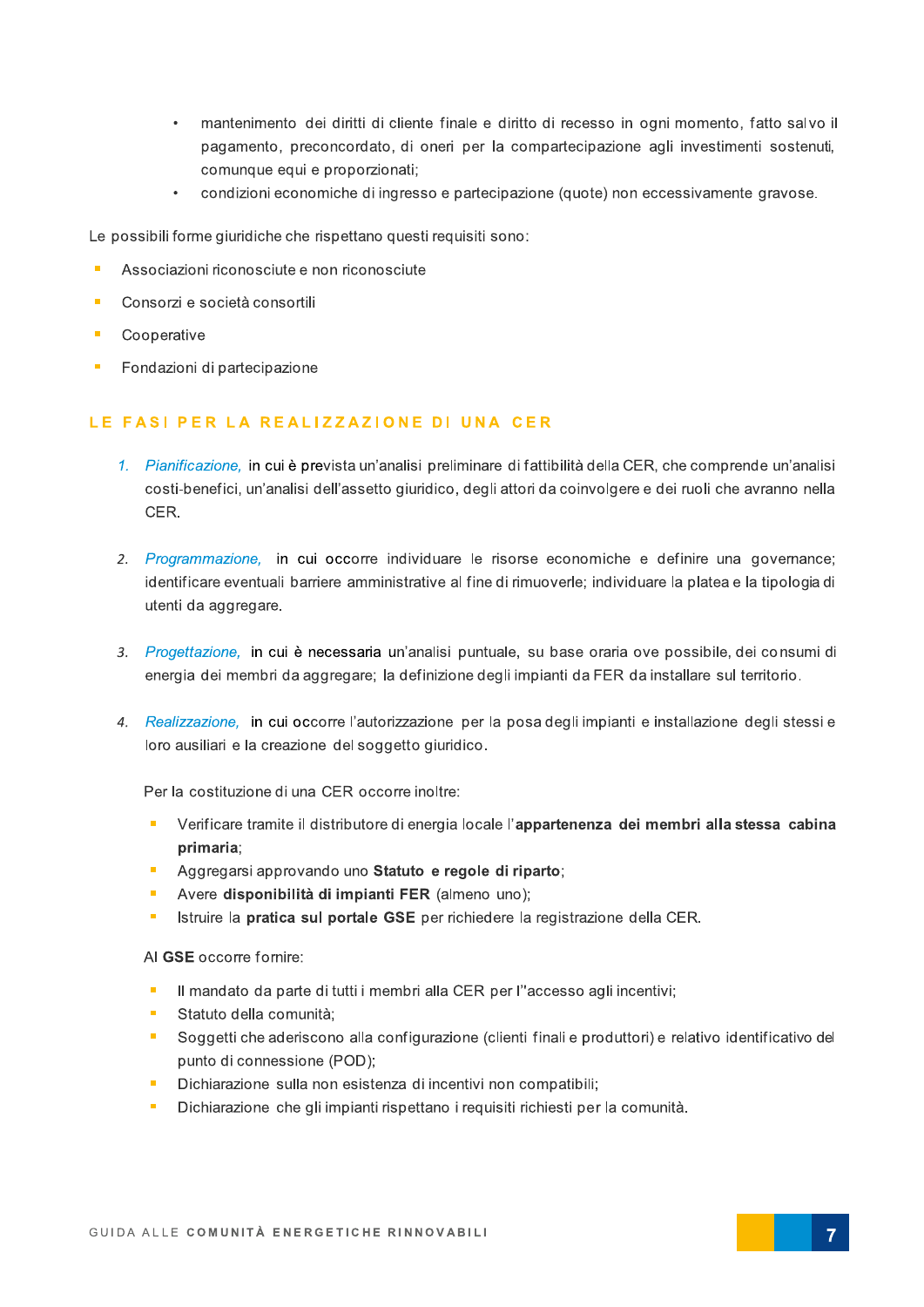#### 5. Gestione

La CER necessita di una gestione amministrativa (gestione soci, adesioni/recessi); finanziaria, previa definizione delle regole interne di riparto dei proventi; tecnica per la conduzione e manutenzione degli impianti; energetica, comprendente il monitoraggio dei flussi energetici, eventuale ottimizzazione dei flussi energetici, installazione di sistemi di accumulo, incentivazione interna di sistemi di demand side management.

#### LE SFIDE SOCIALI PER COSTITUIRE UNA CER

La costruzione di un efficace ed efficiente progetto di CER richiede di considerare con attenzione anche aspetti sociali, oltre che tecnici ed economici. Esistono infatti alcuni "rischi sociali" a cui sono esposte le comunità energetiche:

- basso reclutamento, bassa partecipazione e abbandono, a causa del volontarismo dell'adesione che è un principio cardine di ogni iniziativa di azione collettiva;
- crescita dimensionale e impatto sociale. Si è rilevato, in esperienze analoghe, un certo grado di incompatibilità tra 'aspetti sociali' e crescita dimensionale. Ovvero, il problema si pone nei termini del mantenimento della comunità che quando si allarga perde il legame col territorio, con conseguenze in termini di identità, partecipazione, coordinamento e benefici sociali locali;
- riproduzione di divari preesistenti e basso impatto sociale. L'esperienza di iniziative assimilabili alle CER evidenzia che la partecipazione è in massima parte appannaggio di gruppi sociali di estrazione economica, sociale ed educativa medio-alta, con una residuale quota di partecipazione dei gruppi più vulnerabili e marginali.

Le sfide da affrontare possono quindi essere così riassunte:

- necessità di costruire fiducia intorno a un progetto (la CER);
- necessità di motivare i soggetti a partecipare ovvero di trovare i giusti incentivi che sappiano generare interesse verso l'adesione.

Costruire una CER su comunità preesistenti su un territorio è più agevole che procedere all'aggregazione di soggetti appartenenti a contesti differenti e portatori di diverse sensibilità. Il territorio e gli enti preposti al suo governo sono risorse importanti nella costruzione diretta o nella promozione e legittimazione delle iniziative.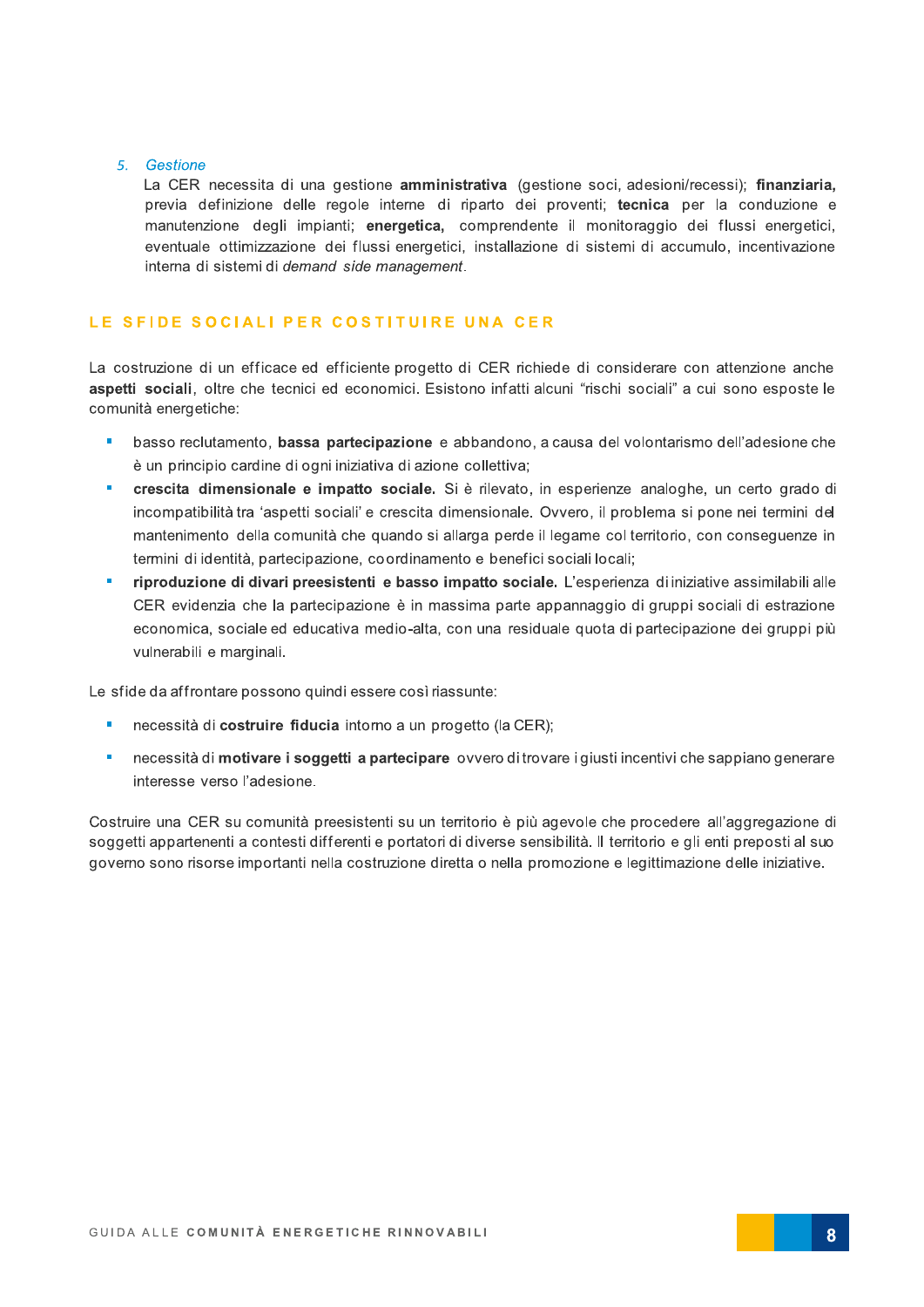#### Gli strumenti necessari

Tali sfide devono essere affrontate con opportuni strumenti per evitare rischi di inefficienza e inefficacia dei progetti:

- È necessaria una profonda conoscenza del territorio, da costruire con informazioni sulle potenzialità, sugli interessi e i fabbisogni. Questa raccolta di informazioni non può basarsi solo su dati secondari e istituzionali, ma richiede di progettare e implementare strutturate attività partecipate di confronto:
- Il coinvolgimento è un requisito essenziale tanto per il reclutamento in fase di avvio quanto come  $\bullet$ strumento di gestione e mantenimento, che deve definire opportuni meccanismi decisionali inclusivi e paritari che consentano l'appropriazione della comunità da parte dei suoi membri e ne rafforzino l'identità e la robustezza.

#### **GLI INCENTIVI A DISPOSIZIONE PER LA REALIZZAZIONE DELLE CER**

Attualmente sono a disposizione i seguenti incentivi per la realizzazione delle CER.

#### PIANO NAZIONALE DI RIPRESA E RESILIENZA - PNRR

Le Comunità di Energia Rinnovabile sono parte della Missione 2, Componente 2 del Piano Nazionale di Ripresa e Resilienza (PNRR) - M2C2. In particolare, si prevede di investire su comunità energetiche e strutture collettive di autoproduzione con un focus sulle aree in cui si auspica un maggior impatto socioterritoriale.

#### **ECOBONUS E SUPERBONUS**

Per la realizzazione di impianti fotovoltaici, i privati possono accedere all'Ecobonus, con una detrazione del 50% in 10 anni del costo di investimento. Tale misura è compatibile con gli incentivi derivanti dall'energia condivisa in configurazione di Comunità Energetica Rinnovabile. Per quanto riguarda il Superbonus 110%, tale misura è compatibile con le CER con alcune limitazioni. In caso di fruizione del Superbonus non viene riconosciuta la tariffa incentivante sull'energia elettrica condivisa, ascrivibile alla quota di potenza per cui trova applicazione tale agevolazione.

#### **FONDI PROGRAMMA REGIONALE FESR 2021-2027**

In via complementare e strategica, secondo una logica finalizzata a promuovere strategie territoriali di area, i membri delle CER (imprese ed enti pubblici) potranno accedere alle risorse del Programma Regionale FESR (Fondo Europeo di Sviluppo Regionale) e in particolare a quelle destinate all'Obiettivo di Policy 2 (OP 2) "Europa resiliente, più verde e a basse emissioni di carbonio". L'attuale bozza di Programma, già informalmente concordata con la Comunità Europea, verrà ufficialmente presentata entro il 17 aprile 2022. Con tutta probabilità la Decisione di approvazione verrà trasmessa alla Regione in autunno, in modo tale da consentire l'apertura dei primi bandi a gennaio 2023.